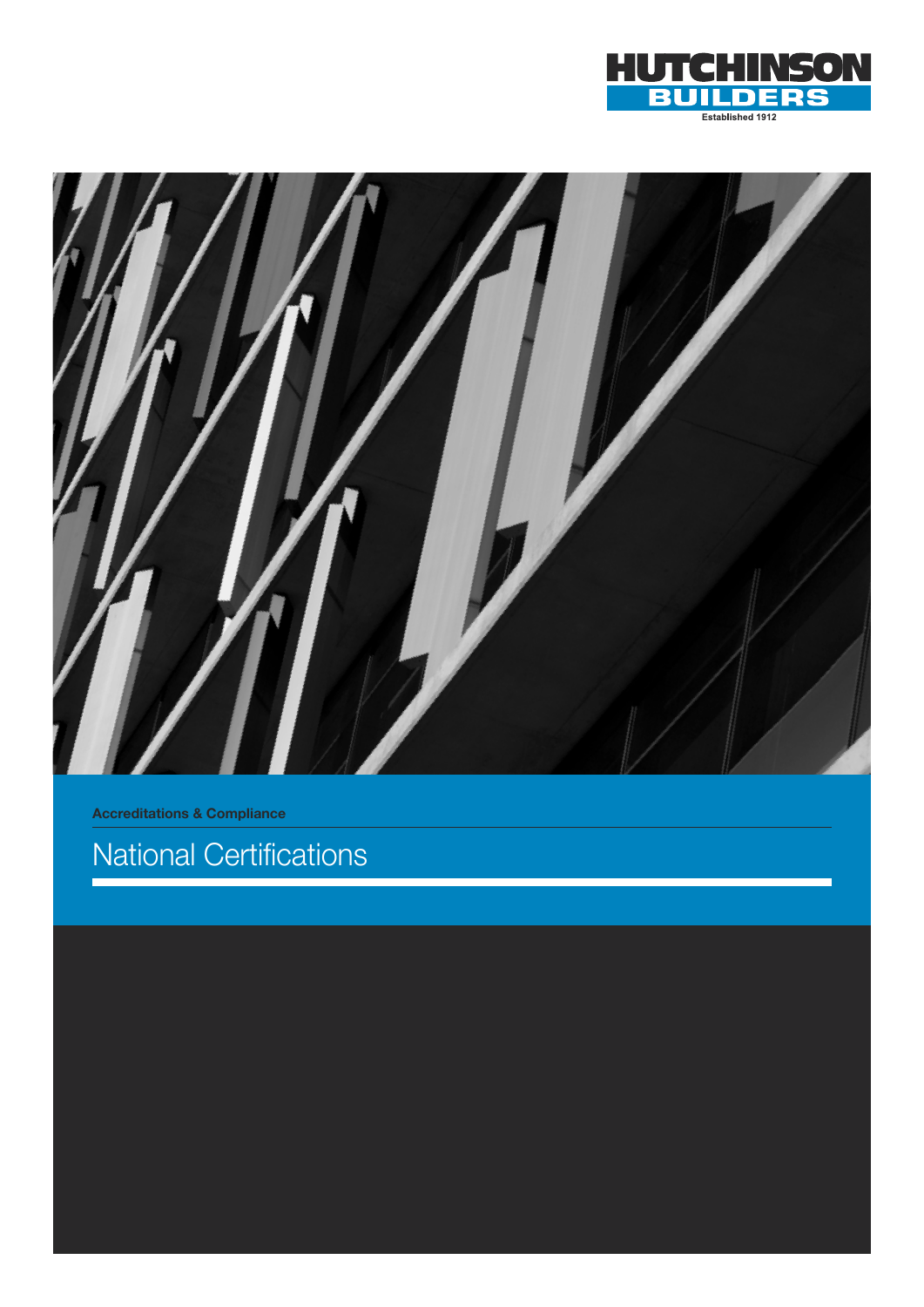

### **Australian Government**

Department of Education, Employment and Workplace Relations

43008 Our Ref

> Ms D Zacher **Estimating Assistant J HUTCHINSON PTY LTD** Po Box 7261 GARBUTT QLD 4814

## Dear Ms Zacher

I refer to your submission of 17 July 2012 in which you requested the Department's advice about whether the industrial arrangements, as noted in your request, are compliant with the National Code of Practice for the Construction Industry (the Code) and the Australian Government Implementation Guidelines.

The approved Fair Work Act 2009 (FW Act) Agreements of J HUTCHINSON PTY LTD have been assessed against the Guidelines and are Code Compliant.

The J Hutchinson Pty Ltd Trading As Hutchinson Builders Broadmeadow **Sustaining Operations Project Union Greenfields Agreement** 

I consider the J Hutchinson Pty Ltd Trading As Hutchinson Builders Broadmeadow Sustaining Operations Project Union Greenfields Agreement to be compliant with all versions of the Guidelines.

# The Hutchinson Builders Caval Ridge Project Union Greenfields Agreement

I consider the Hutchinson Builders Caval Ridge Project Union Greenfields Agreement to be compliant with all versions of the Guidelines.

## The Hutchinson Builders Daunia Project Union Greenfields Agreement

I consider the Hutchinson Builders Daunia Project Union Greenfields Agreement to be compliant with all versions of the Guidelines.

## The J Hutchinson Pty Ltd T/A Hutchinson Builders And Cfmeu Union **Collective Agreement 2011--2015**

I consider the J Hutchinson Pty Ltd T/A Hutchinson Builders And Cfmeu Union Collective Agreement 2011--2015 to be compliant with all versions of the Guidelines.